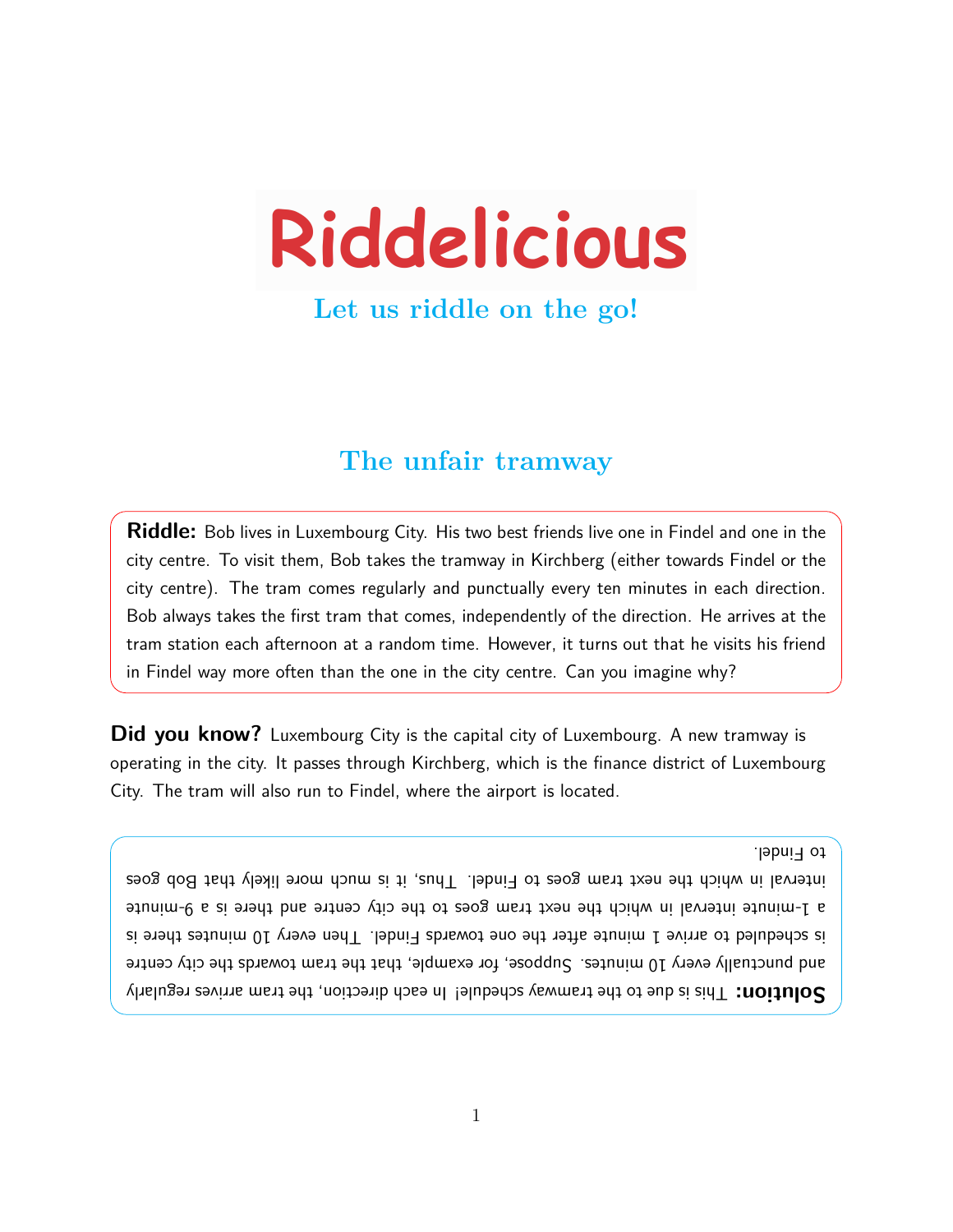#### **Taste the macaron!**

**Riddle:** There are three boxes with macarons: one contains 2 lemon macarons, one contains 2 banana macarons, and the last box contains one lemon and one banana macaron. The boxes are labelled for their content (LL, BB and LB) and you know that all labels are incorrect. You can identify all boxes correctly by tasting only one macaron. From which box do you taste the macaron from?

macarons. The two banana macarons cannot be in the BB box, so they must be in the LL box. Finally, the box containing 1 lemon and 1 banana macaron must be the BB box. If you tasted a banana macaron instead, you find: the LB box contained 2 banana macarons, the BB box contains 2 lemon macarons, the LL box contains 1 lemon and 1 banana macaron.

Solution: You know that the macarons in the LB box have the same flavour (because the label is incorrect). So if you taste one of them you can determine the content of this box. Say you taste one lemon macaron from the LB box. Then the LB box contained 2 lemon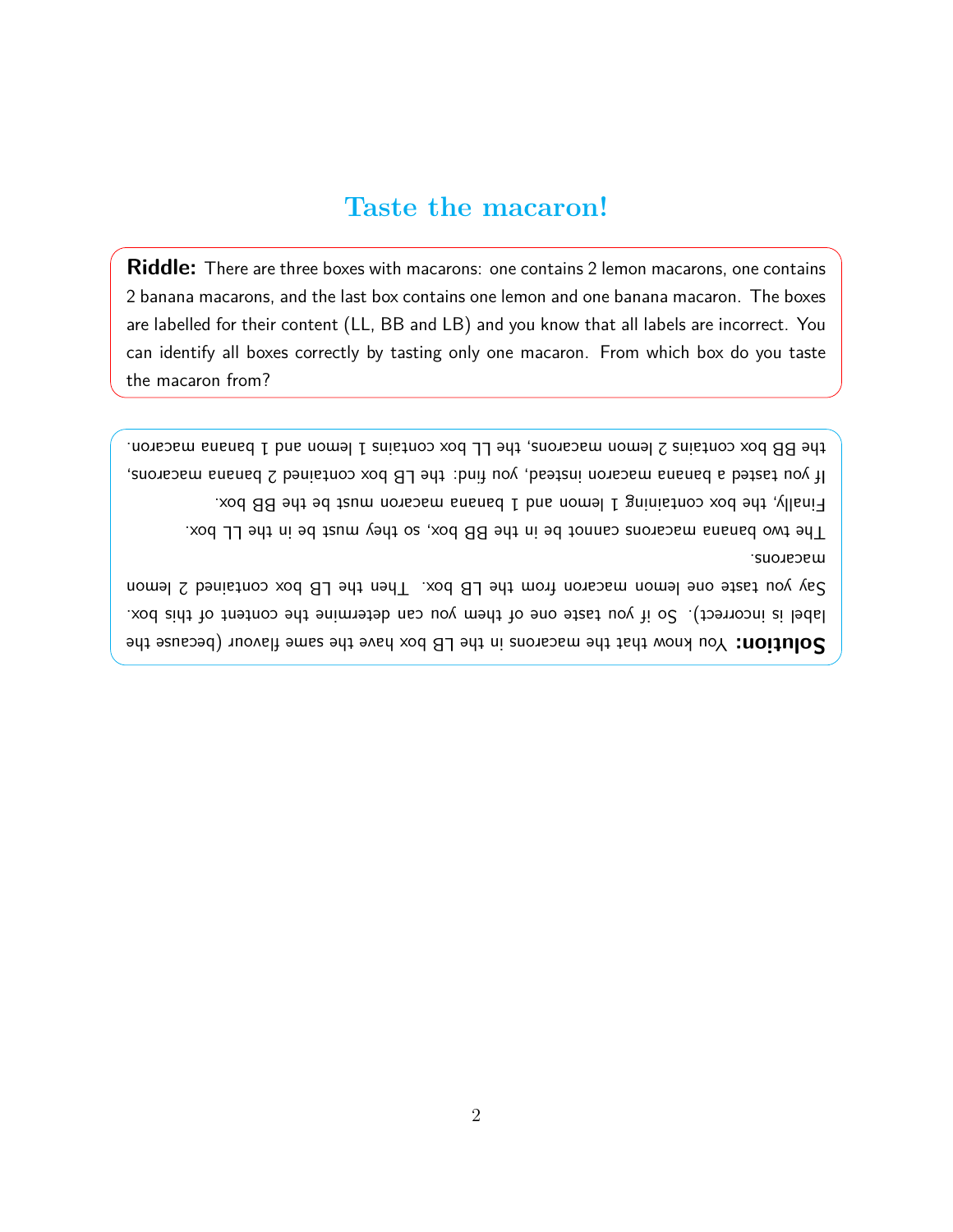# **Red or golden lion**

**Riddle:** Two soldiers off duty see a jacket in the national colours of Luxembourg in a shop window: it is a unique piece and they both want it. To settle the matter, they play a game with 2 black jackets with a red lion on the back and 1 similar black jacket with a golden lion on the back:

They stand back to back and each of them puts on a jacket with their eyes closed. They turn around one after the other, see the back of the other soldier and can guess if a red lion is on their own back or not: if they guess correctly they win, if they guess wrongly they are out, and they only guess if they are 100% sure. They are both extremely smart. They make a guess as soon as they are sure of what is on their jacket.

The first soldier turns around and says nothing. The other one doesn't even turn around and guesses correctly. What is the correct guess of the second soldier?

**Did you know?** The red lion appears on the national emblem of Luxembourg.

**Solution: The first soldier could have said "Bool" if there was a golden lion on the** other soldiers' jacket. The second soldier is then sure to have <sup>a</sup> red lion on the back.

**Riddle variation:** Now there are three soldiers off duty, 3 black jackets with a red lion on the back and 2 black jackets with a golden lion on the back. The three soldiers make a circle with their backs towards the centre and each of them puts on a jacket with their eyes closed. They turn around one by one, see the backs of the others and can guess if a red lion is on their own back or not (as before).

The first soldier turns around and says nothing. Same for the second soldier. The third one doesn't even turn around and guesses correctly. What is the correct guess of the third soldier?

Solution: The first soldier could have said "Red lion!" if there were two golden lions on the other soldiers' jackets. So, either the second or the third soldier has <sup>a</sup> red lion. Then the second soldier could have said "beng lion!" if there was a golden lion on the third soldier's jacket. So, the third soldier is sure to have a red lion on the back.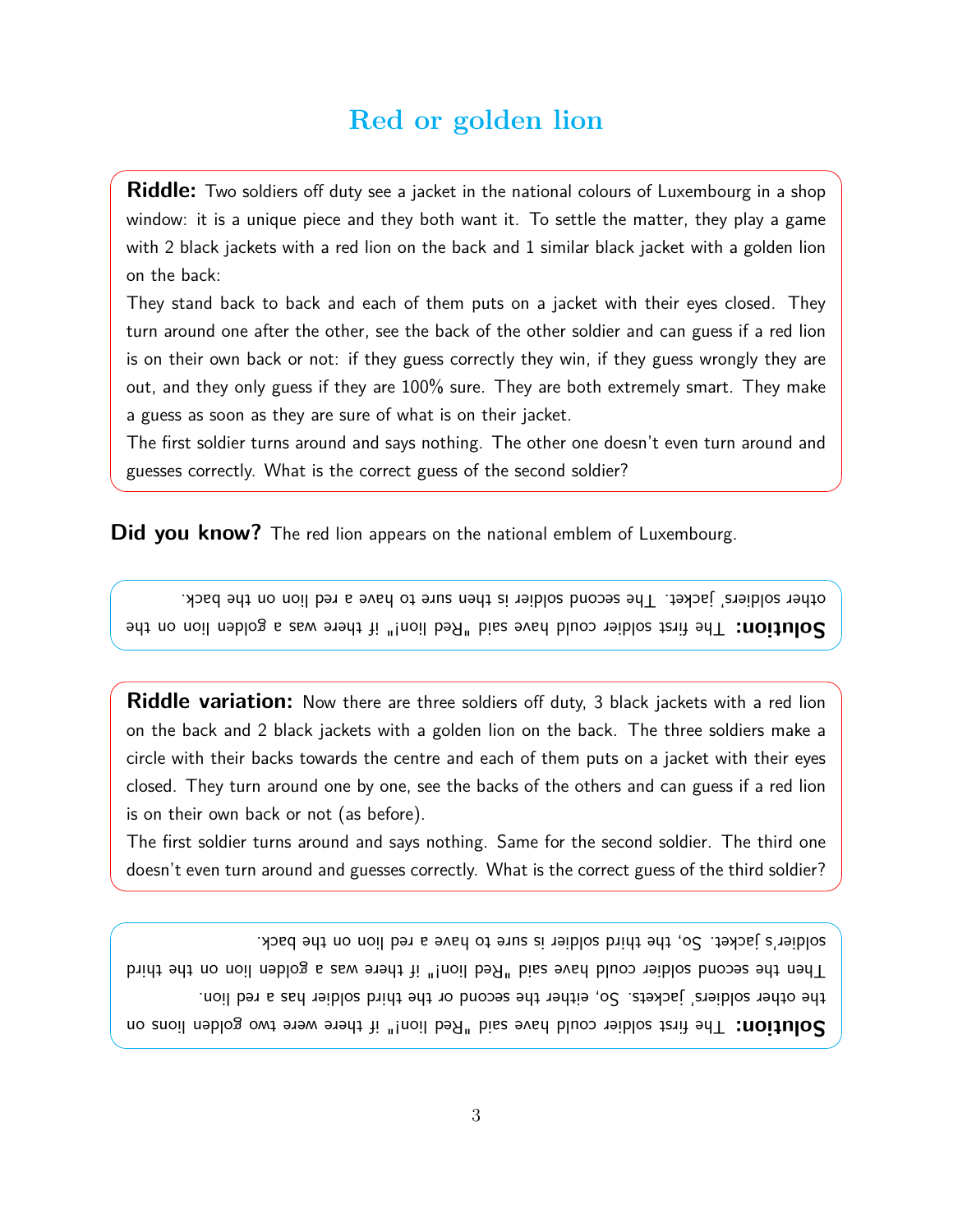## **To Count Siegfried, please?!**

**Riddle:** You want to bring an important message to Count Siegfried without disturbing his wife Melusina. In the castle there are two identical doors, which are guarded by two identical guards: one door leads to Count Siegfried, and the other one to Melusina. You can only ask one question to one of the guards to know where you have to go. One guard always tells the truth, the other one always lies, and you don't know who is who. Which question do you ask?

**Did you know?** There is a tale about Melusina and Count Siegfried: Count Siegfried met Melusina next to a river and fell in love with her. He asked her to marry him, and she agreed, but under one condition: she wants to be left alone during one day of the week which she will spend in the bathroom. Count Siegfried agreed and they got married. This agreement worked perfectly, but at one point Count Siegfried became too curious about what Melusina did in the bathroom, so he peeked through the keyhole of the bathroom door. He saw Melusina in the bathtub, but instead of her legs, there was a long fish tail! Count Siegfried was so surprised that he screamed. When Melusina heard him, she jumped out of the bathroom window and vanished in the river next to the castle. Count Siegfried never saw her again.

right door.

door leads to Count Siegfried. You then get the false answer "No". So, both guards will anwer with "No" if the left door leads to Count Siegfried. In the same logic, both guards answer "Yes" if the right door leads to Count Siegfried. Hence "No" means you have to take the left door, and "est" means you have to take the

You then get the truthful answer "No". If the guard you ask lies, the other guard would answer in the affirmative on whether the left

leads to Count Siegfried, would I get <sup>a</sup> positive answer?" Suppose that the left door leads to Count Siegfried. If the guard you ask tells the truth, the other guard would answer in the negative on whether the left door leads to Count Siegfried.

Your can sek a duestion like: "If I would ask your colleague whether the left door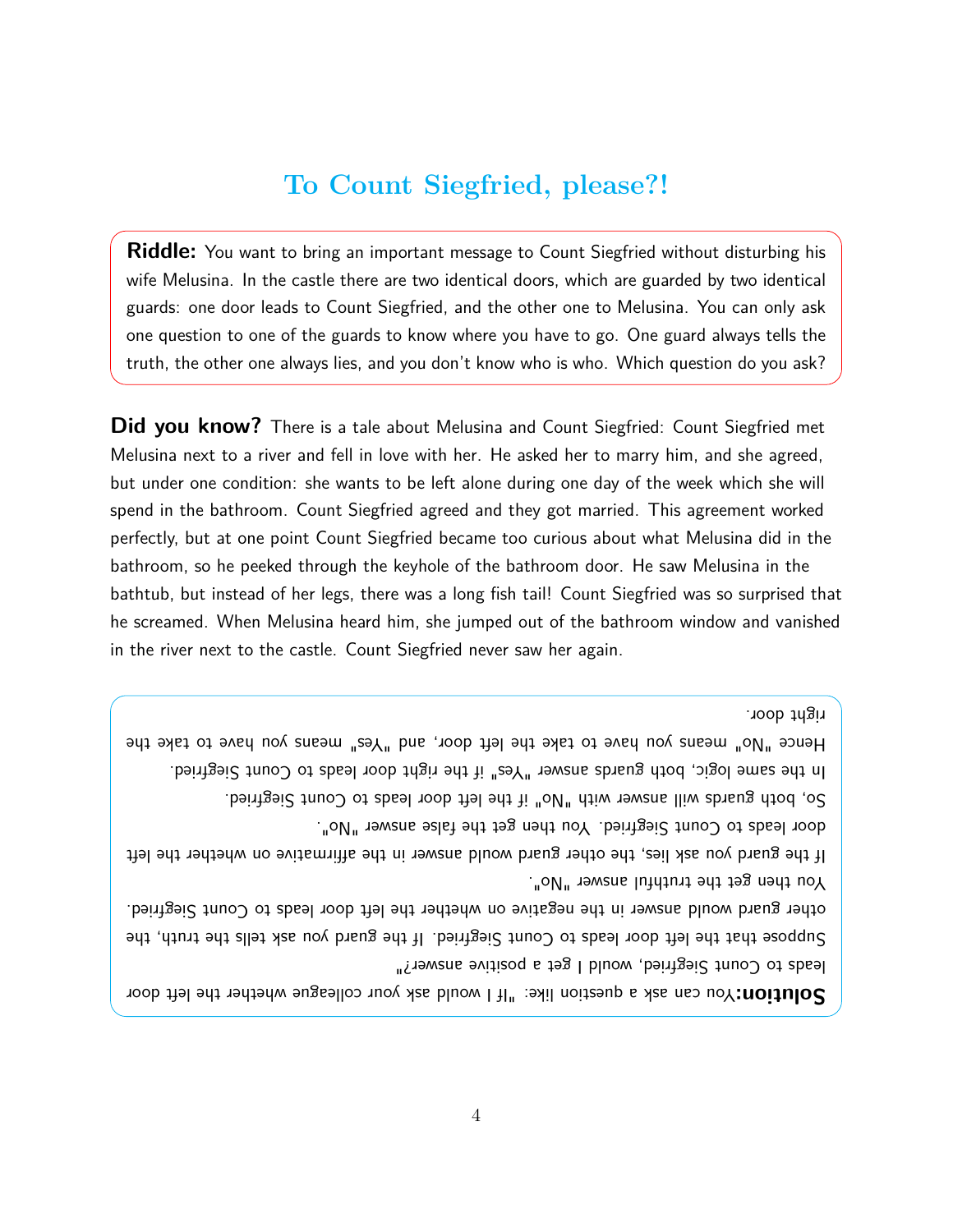## **Many business cards**

**Riddle:** At a large networking event in the Neumünster Abbey, each participant exchanges business cards with at least one other person. Are there two participants that have exchanged business cards with the same number of people?

**Did you know?** The Neumünster Abbey is located next to the Alzette river in Luxembourg City. It is mainly used as an event location.

business cards with the same number of people.

Solution: Say that there are 100 participants: a participant exchanges business cards with at least 1 and at most 99 people. I hen each participant has a number of exchanges from 1 to 99. So, there are 99 possible numbers and 100 participants. Since 100 is larger than 99, at least two participants will have the same number, which means that they have exchanged

#### **Kettchen, Jos and the wine**

**Riddle:** You have a rowing boat on the Moselle river. You need to transport Kettchen, Jos and a barrel of wine to the other side of the river (one at a time). The problem is that Kettchen and Jos will fight if they are left alone, and that Jos will taste the wine if he is left alone with it. How do you organize the transports?

**Did you know?** Kettchen, Kettchen is a traditional song about a waitress called Kettchen who had to bring more wine from the Moselle region of Luxembourg, which is famous for its wine. Jos is a common Luxembourgish name.

Finally transport Jos again.

Finally transport Jos again. 2) First transport Jos, then transport the wine. Now take Jos back and transport Kettchen.

**IF YOUTHERS** If you avoid unnecessed transports, then you have the following two options: 1) First transport Jos, then transport Kettchen. Now take Jos back and transport the wine.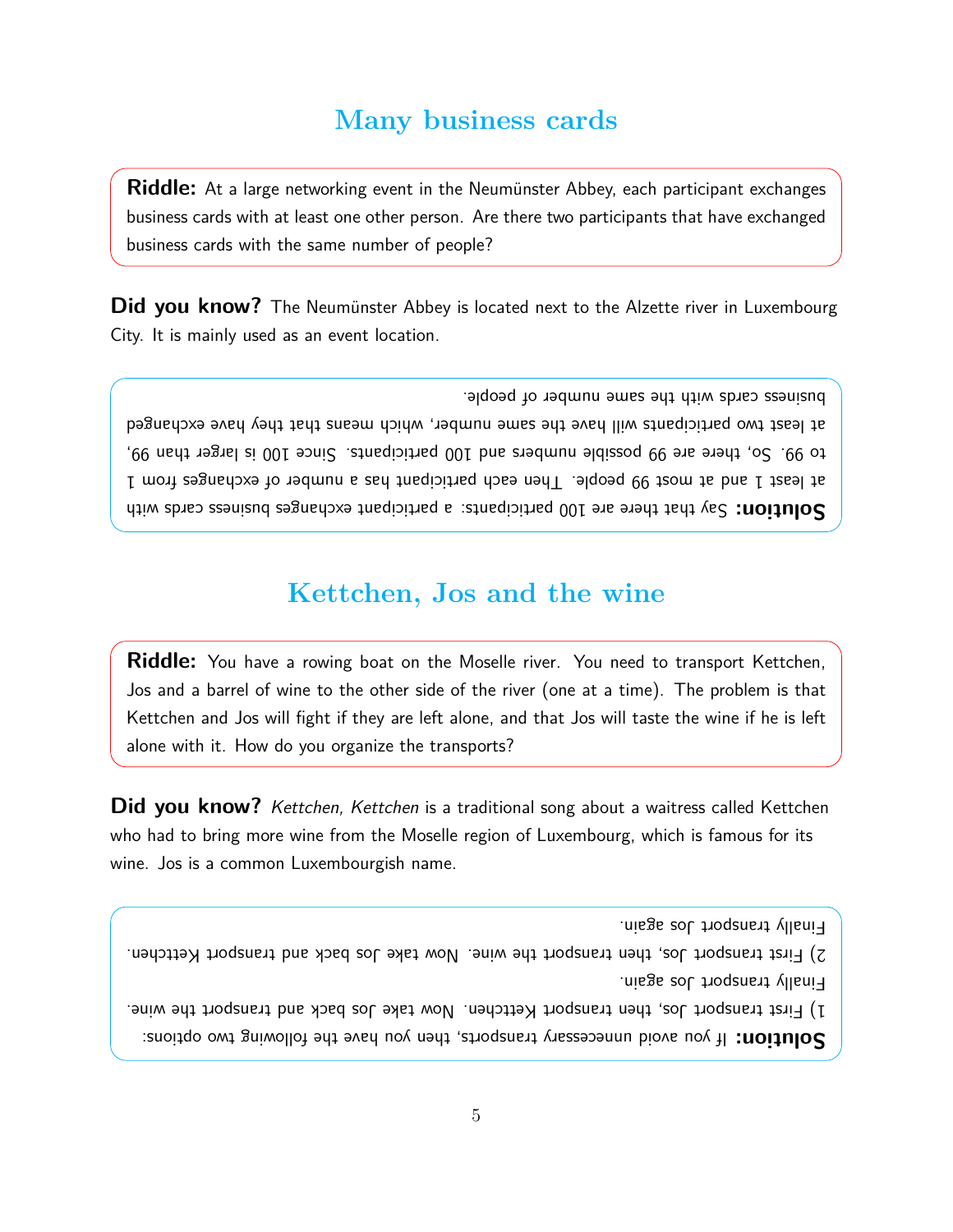## **The wine cellar**

**Riddle:** You work for a winemaker in the Moselle region. One day, a customer wants to buy exactly 0,4 litre of your exclusive and most expensive wine. However, you only have one full bottle of 0,8 litre, an empty 0,5-litre wine carafe and an empty 0,3-litre wine glass. By pouring the wine from one container to another, how can you measure the wine for the customer with only six transfers? You cannot throw away any wine, and there are no marks on the glass, carafe or bottle that can help you.

| 15,0                 | $\mu,0$         | II'O              | Carafe to glass  | 9  |
|----------------------|-----------------|-------------------|------------------|----|
| C'0                  | $\overline{15}$ | II'O              | Bottle to carafe | G  |
| Z'0                  | 10              | 19'0              | Carafe to glass  | t  |
| 10                   | IZ'O            | 19'0              | Glass to bottle  | ε  |
| 15,0                 | IZ'O            | Iε'0              | Carafe to glass  | 7. |
| 10                   | $\overline{15}$ | E'0               | Bottle to carafe | τ  |
| 10                   | I٥              | 18,0              |                  | O  |
| $\text{csals-IC}$ ,0 | 9,5l-carafe     | $9 110d$ - $ 8,0$ | Step             | #  |

**Solution:**

## **Strëmp**

**Riddle:** You have 10 blue, 10 white, and 10 red "Strëmp" (socks) in the same drawer, all mixed together. If you pick socks from the drawer without looking, how many do you need to pick to be sure that you have one matching pair?

**Did you know?** Blue, white and red are the national colours of Luxembourg.

at least one colour must be repeated.

**POINITION:** Picking three socks is not sufficient because the socks could all have different colonts. Picking four socks is sufficient because there are more socks than colours and hence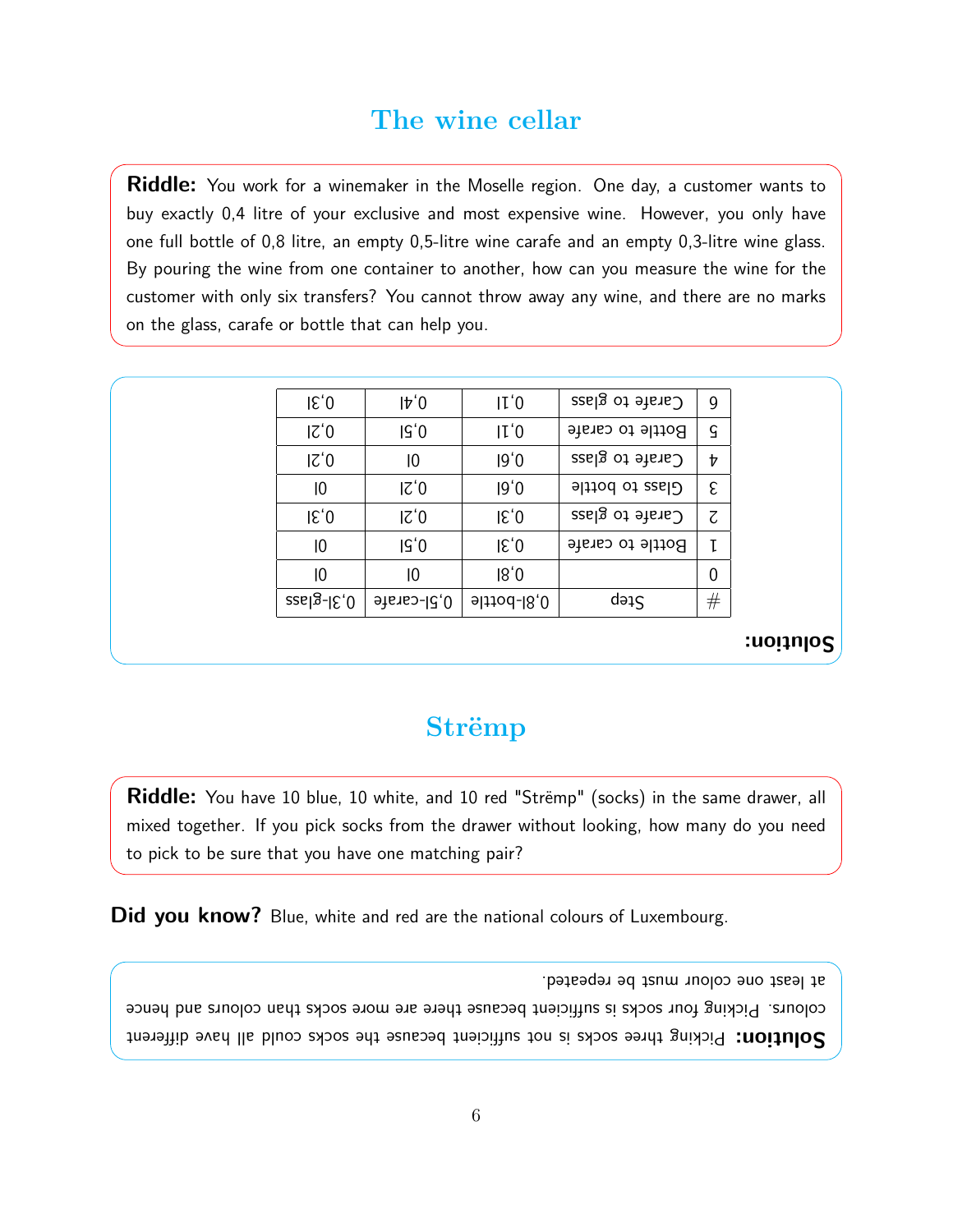# **The heavy Péckvillchen**

**Riddle:** There are 3 identically looking Péckvillecher and one of them is slightly heavier than the others. Using a balance, what is the smallest number of weighings needed to identify the heavy Péckvillchen?

And what if there are 4 (respectively, 9) identically looking Péckvillecher?

**Did you know?** Péckvillecher are small bird sculptures made from clay with which you can whistle. There is a celebration called Emaischen every year on Easter Monday for the Peckvillecher. It takes mainly place in Luxembourg city and Nospelt, a small village.

> not on the balance. With one additional weighing you can find the heavy Péckvillchen.

If one side is heavier, the heavy Péckvillchen is among these three Péckvillecher. If no side is heavier than the other one, the heavy Péckvillchen is among the three Péckvillecher

Put <sup>6</sup> Péckvillecher on the balance (three on each side).

For <sup>9</sup> Péckvillecher, 2 Weighings are enough:

determine which one of the two remaining Péckvillecher is the heavy Péckvillchen.

So, you need at least 2 weighings. In fact, 2 weighings are sufficient: With the first weighing you can discard two light Péckvillecher. With <sup>a</sup> second weighing you

one.

Péckvillchen. 2. If you put four Péckvillecher on the balance (two on each side), then the heavy Péckvillchen is one of the two Péckvillecher in the heavier pair, but you do not know which

1. If you put two Péckvillecher on the balance (one on each side) and their weights are identical, you have no information on the other two, and either of them could be the heavy

For 4 Péckvillecher, you have two options for the first weighing.

For <sup>3</sup> Péckvillecher, you need only 1 weighing: Take 2 Péckvillecher and put them on the balance. If one of the two Péckvillecher is heavier, then it is the heavy Péckvillchen. If the two Péckvillecher have the same weight, then the heavy Péckvillchen is the third bird.

#### **Solution:**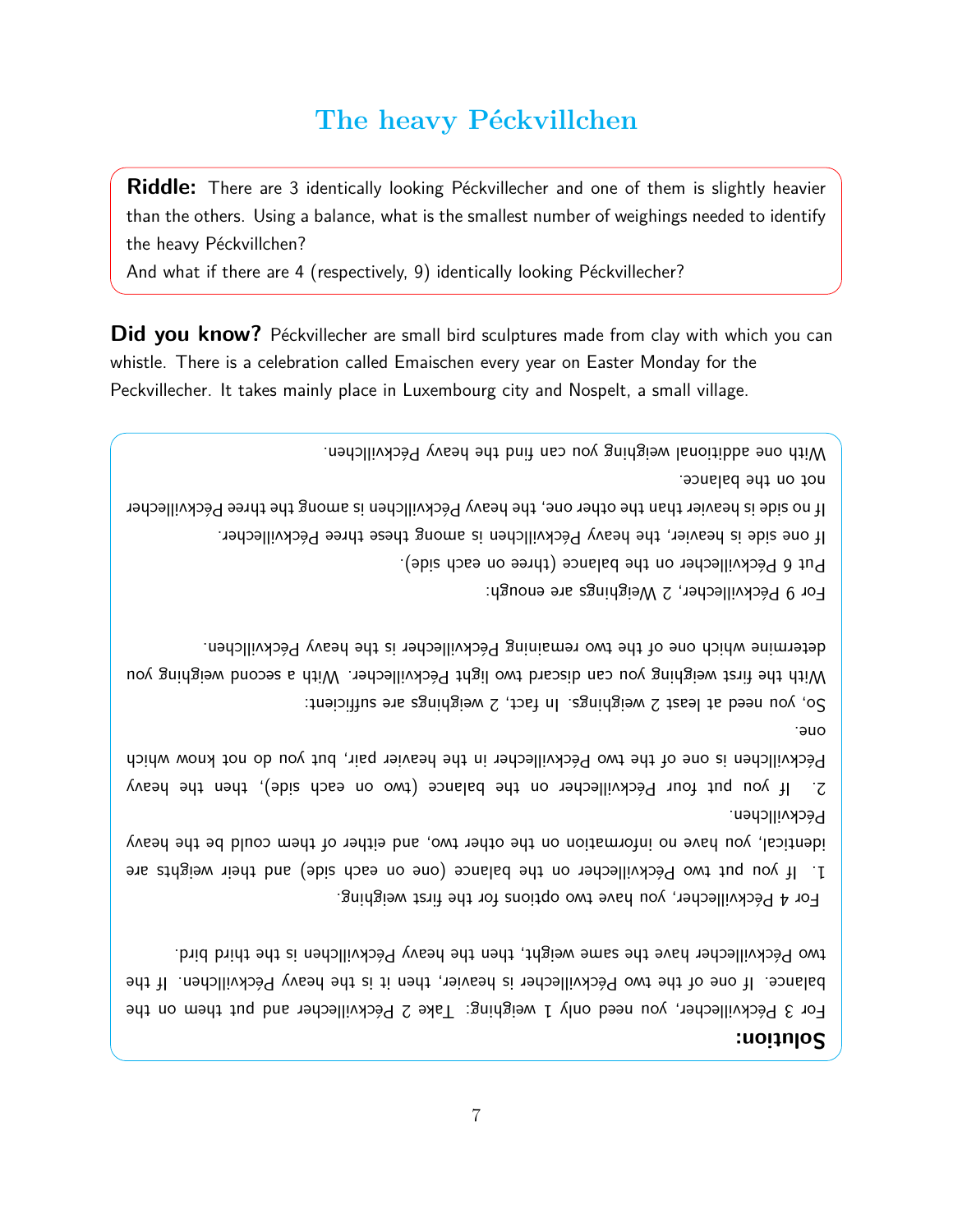#### **The handshaking Grand-Duc**

**Riddle:** For the Luxembourgish National Day, the Grand-Duc gives a huge banquet. All participants shake hands with at least one other person and clearly shaking hands with oneself does not count. Explain how the following statement can be true: The number of people shaking hands an odd number of times is even.

**Did you know?** The Grand-Duc, i.e. Grand Duke, of Luxembourg is the monarchical head of state of Luxembourg. Nowadays he just fulfils a representative role. The Luxembourgish National Day is on June 23 and is always celebrated with big fireworks on the eve.

**Calution:** Call E the set of people having done an even number of handshakes so tar, and call O the set of people having done an odd number of handshakes so far. If two people from E shake hands, they both move to  $O$  (the number of people in  $O$  increases by 2). If two people from U shake hands, they both move to E (the number of people in U decreases by 2). It a person from E and a person from  $\Omega$  shake hands, then they swap sets (the number of people in O stays the same). I hus, the number of elements of O either stays the same or increases/decreases by 2. Since at the beginning (with zero handshakes) the number of elements of O is zero, that number is always even.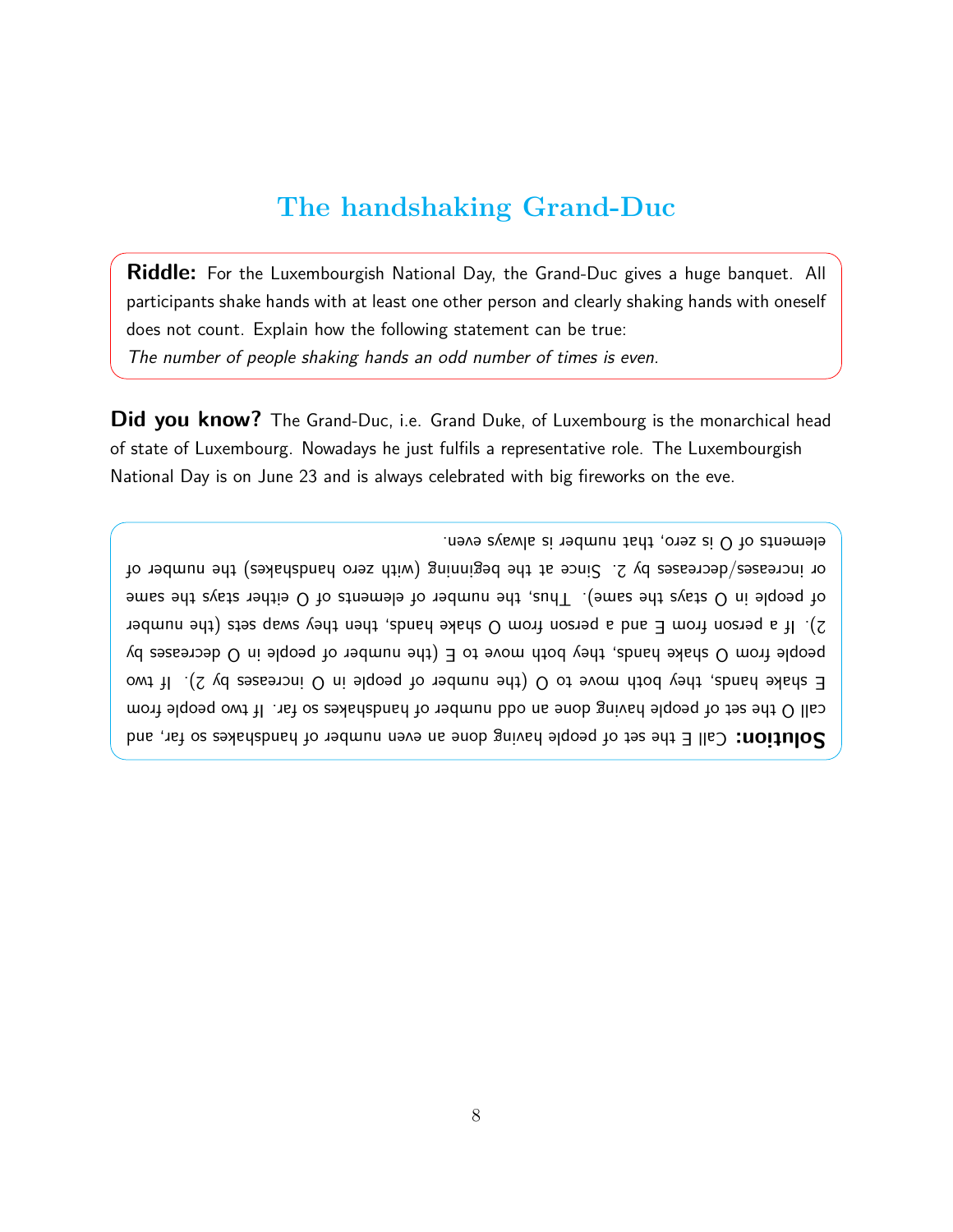# **The Gënze-Queen**

**Riddle:** Every year on Whit Monday a Gënze-Queen is elected at the Gënzefest. This year, the president in charge of the election makes all five final candidates sit at a round table where the places are marked from 1 to 5 in a circular order. The president says to the candidate at place 1, "Stay.". Then the president moves to the candidate at place 2 and says "Leave." (and the candidate leaves). The president continues in this way: number 3 stays, number 4 leaves, and so on until only one candidate is left. Which place should you pick at the beginning to become Gënze-Queen if you know the president's procedure in advance?

**Did you know?** The Gënzefest is a parade organized in Wiltz, also known as the capital city of the North of Luxembourg, in honour of the Gënz, a yellow-flowered shrub particularly abundant on the hills of this region.

> **Solution:** You should pick place Nr. 3! Fet na go through the procedure: Nr. 1 stays. Nr. 2 leaves. Nr. <sup>3</sup> stays. Nr. 4 leaves. Nr. <sup>5</sup> stays. After the first round, only number 1, 3, and <sup>5</sup> are left. We continue. Nr. 1 leaves. Nr. <sup>3</sup> stays. Nr. <sup>5</sup> leaves. After the second round, only number 3 is left and becomes Genze-Queen.